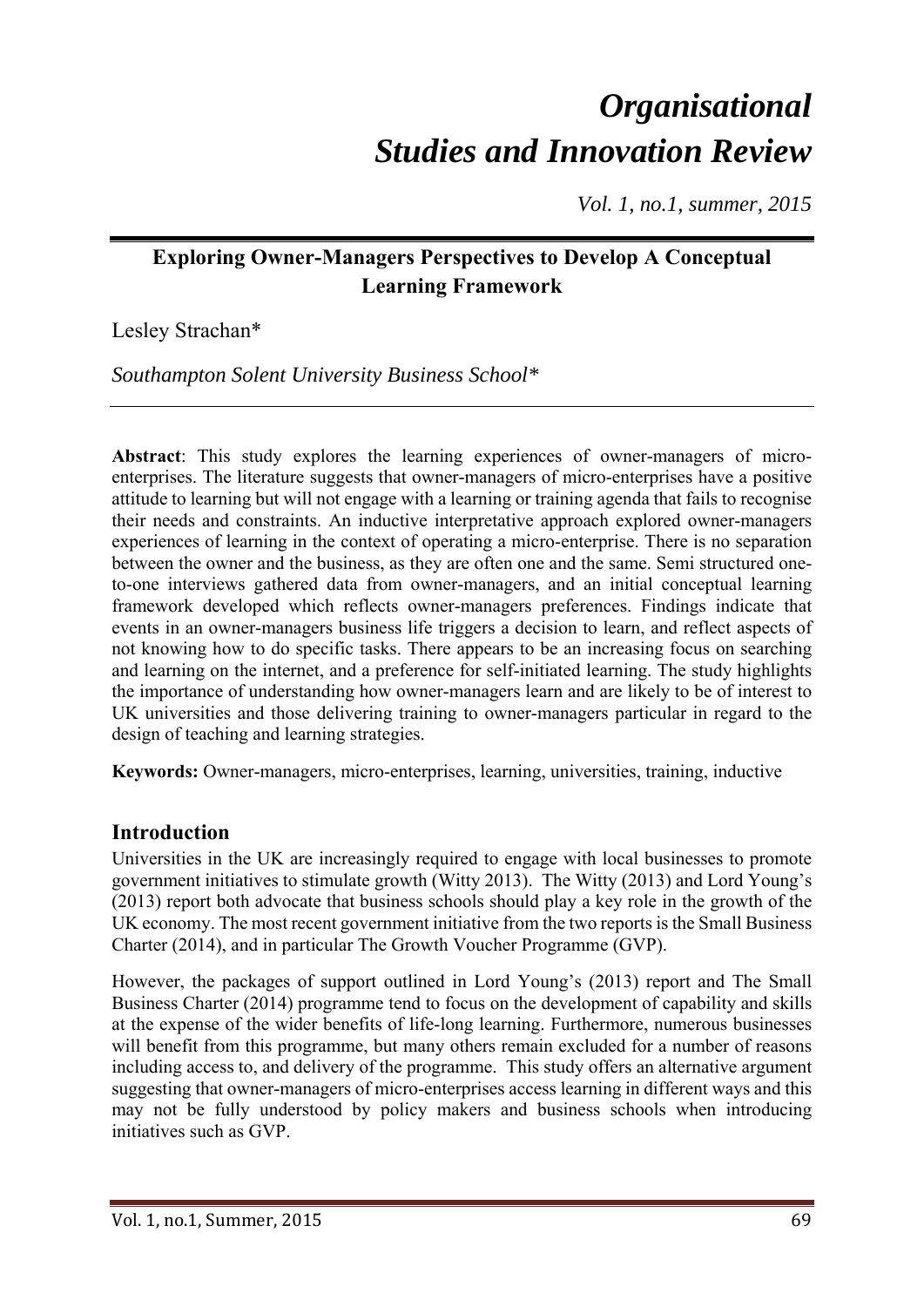However, from the mid-1990s to 2005 defining a micro-enterprise was difficult. This changed in 2005 when the European Commission facilitated a wide-ranging consultation resulting in the following definition (European Commission 2005) which was embraced for this study.

A micro enterprise employs fewer than 10 persons and its annual turnover and/or annual balance sheet total should not exceed EUR 2 million (European Commission 2005). Micro enterprises include entrepreneurs, sole-traders, and the self-employed (Botham and Mason 2007).

Owner-managers of micro-enterprises were selected as a sample to study for three reasons. Firstly, the author works closely with them in a university environment, secondly, they make an important contribution to economic growth (Department for Business Innovation & Skills 2010, Young 2013) and finally because this sector is under-researched (Evans, Hodkinson et al. 2006). Furthermore, little is known about why owner-managers choose to engage with learning at any particular time (Chilvers 2008). In addition, there is a shortage of research that explores what the trigger(s) to learning are, or what type of learning is sought and engaged with (Neshamba 2004).

This paper reviews existing literature; investigates the factors that affect an owner-managers daily business; discovers the events in an owner-managers business that could trigger a learning episode, and then considers how they then make a decision to learn. An inductive approach explores owner-managers perceptions of learning. A discussion of the findings will conclude with a proposed conceptual learning framework which reflects how owner-managers prefer to learn. The framework is designed for consideration by those who deliver training/learning to owner-managers such as the GVP, and to promote further academic discussion as the larger study evolves. Figure 1 below expresses the iterative process of the study.

*Figure 1: Interactive process* 



# **Literature Review**

## **Revisiting the skills agenda**

The Dearing report (1997) set out a twenty year vision for higher education, and outlined the purpose of education as life-enhancing: it contributes to the whole quality of life. It highlighted that the role of higher education is to develop people, society and the economy. A later policy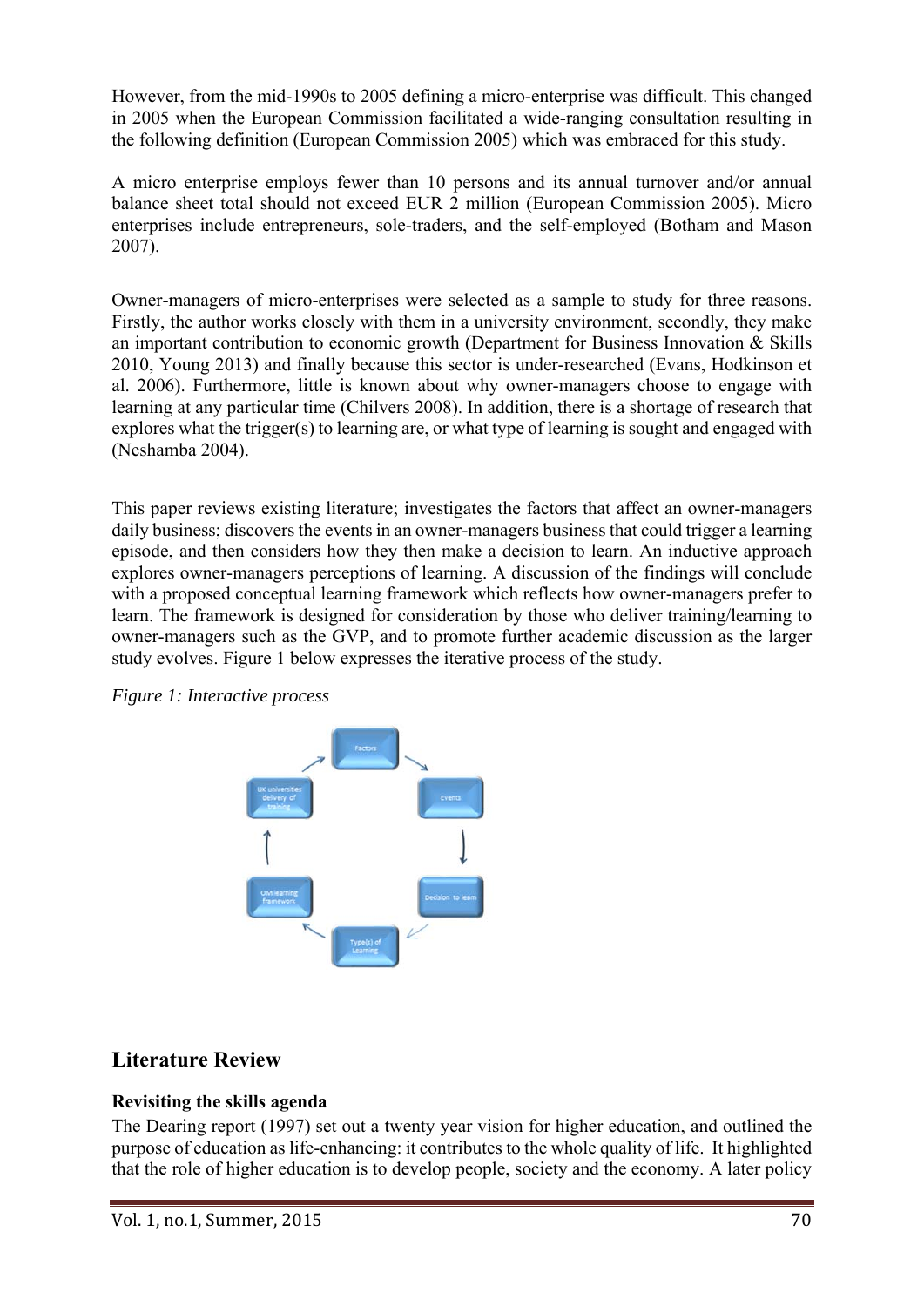report (Leitch 2006) moved away from the concept of the learning society towards a focus on skill development for global economic competitiveness.

Skill development tends to concentrate on education and formal training as the main components (Ashton 2000, Ahlgren, Engel 2011) and has shaped educational policy for over 30 years. Yet there is little empirical evidence to prove that these strategies work, therefore it is questionable why they continue to shape UK education policy. Holborrow (2012) also argues that the focus on the skills agenda cannot deliver large numbers of high value jobs, and may lead to false expectations amongst UK citizens. Likewise there are concerns regarding the focus on the achievement of qualifications which has led to employer disengagement (CIPD 2010) and may have caused barriers to learning (Lange, Ottens et al. 2000).

Saunders et al (2011) go further suggesting that the skills agenda is a little tired and it is time to move towards a different learning agenda. This study therefore explores owner-managers perceptions of learning with the aim of creating a conceptual framework that is more likely to address their learning preferences.

## **The role of business schools**

The skills agenda continues unabated with pressures upon universities to develop the nation's wider economic and social goals. However, it is ironic that even though there has been an expansion of business schools in the past fifty years (approximately 130) there appears to be an inverse correlation between the prevalence of business schools and the success of the national economy (Clarke 2008). It is therefore questionable whether government led programmes such as the GVP delivered through business schools are appropriate channels of learning for all micro-enterprises. Only five business schools are currently delivering the GVP (The Association of Business Schools 2015). It is therefore important to consider whether the majority of business schools in the UK are set – up, or resourced to deliver the GVP, or whether owner-managers want to learn in this way.

Indeed, micro-enterprises who apply for the GVP are screened (The Small Business Charter. 2015) and businesses have a fifty percent chance of being selected for the random control group research project. These conditions exclude some micro-enterprises who may have wanted to engage with the scheme but are automatically de-selected. This also has the potential to create or increase barriers to learning.

### **Barriers to learning**

Barriers to learning include the perception that business schools are not a useful source of help to micro-enterprises (Young.D, 2013). Other barriers include the need for owner-managers to have some influence over how they learn (Lange, Ottens et al. 2000, Lewis-Fitzgerald 2005, Chilvers 2008, The Chartered Institute of Marketing 2009) because control over of their learning is a key feature for them (Usher, Bryant et al. 2000, Wielenga-Meijer, Taris et al. 2011, Andringa, van den Bosch, Kirsten A et al. 2013). Owner-managers also prefer inclusive and contextualised learning that works specifically for them (Rogers 2003, Merriam, Caffarella 1999). These barriers are likely to impact on how owner-managers access learning. Other barriers may be the result of deeply ingrained assumptions, past behaviours, personal constructs and life's experiences (Senge 1990, Schön 1973).

However, Fuller et al (2008) reject the concept of identifiable barriers suggesting that nonparticipation in learning is related to an individual's interlaced personal history. On reflection one could say that both arguments are valid, and that they are one and the same thing, just described differently.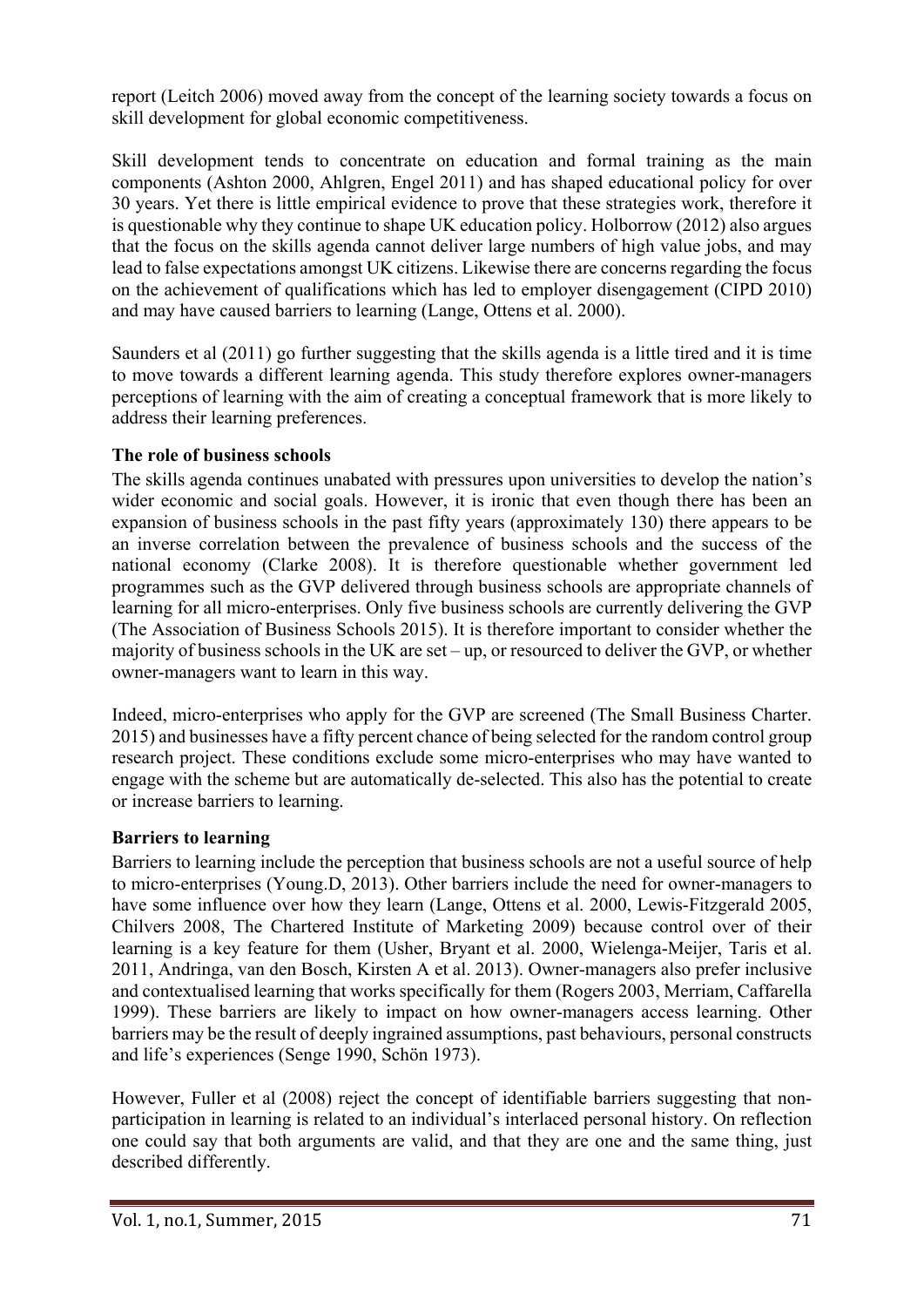Despite the barriers to learning owner-managers are reported to display a high level of interest in the potential benefits of learning (BERR 2007) but there is little research to underpin this statement. Nonetheless, it is important to explore how owner-managers develop their skills and knowledge in the context of operating their business because there is very little literature in this area (Evans, Hodkinson et al. 2006, Evans, Waite et al. 2011).

This study therefore offers an entirely different perspective focusing on exploring how ownermanagers go about their learning since the appetite for learning has been established (Findlay, Findlay et al. 2012). This research contributes to the body of knowledge by providing evidence relating to how owner-managers perceive learning, and how they engage with it. These insights will be offered to UK business schools for discussion, and has the potential to inform the development of future teaching and learning strategies.

# **Methodology**

An inductive approach was employed to develop a theory from the data (Glaser, Strauss 1967) versus testing an existing theory. Since grounded theory is an iterative process the analysis will remain open to emergent possibilities throughout the larger study (Hutchison, Johnston et al. 2010) leading to the prospect of theoretical density. This interpretative study recognises the relevance of human subjectivity and how owner-managers make sense of their constructed world (Collins 2010, Schwandt 1998) in contrast to a positivist approach which suggests that human beings, and their actions can be studied scientifically. A scientific study was unlikely to have provided the rich in-depth insights from owner-managers which informed the conceptual framework.

Furthermore, an interpretative approach also takes into account the background situations and context in which learning takes place, and which may affect an owner-managers decisionmaking. Other approaches such as positivism are less likely to consider these contextual elements (Guba, Lincoln 1994). The study recognises that individuals have their unique interpretations of their learning experiences, and will also have different mental constructions of the world in which they operate (Dawson 1994, Charmaz 2009). Decision-making is therefore likely to be guided by an organised and hierarchical set of personal mental constructs which are carried from situation to situation (Jankowicz 2004, Nystedt 1983). Owner-managers responses were also unlikely to give black and white answers that can be measured in a quantitative tangible way. Therefore a qualitative approach was more likely to facilitate a deeper insight into how owner-managers construct their world of learning.

## **Data Collection**

A semi-structured interview schedule guided the discussions with semantic differential questions. Further probing open questions were asked to gain more depth and breadth, and are reported in the findings using the owner-managers language (Francella 2003). One-to-one interviews asked five owner-managers about their perceptions of learning (Bryman, 2004). A further fifteen owner-managers will be interviewed over the next two years. A sample of fifteen to twenty five participants is reported to generate sufficient data in order to be considered as a reliable sample (Fassin, Van Rossem et al. 2011).

## **Sampling Frame**

A purposive sampling approach was employed because owner-managers of micro-enterprises were specifically relevant to the research questions. There is a recognised risk that purposive sampling does not allow generalisation to a population as a whole, but may be generalisable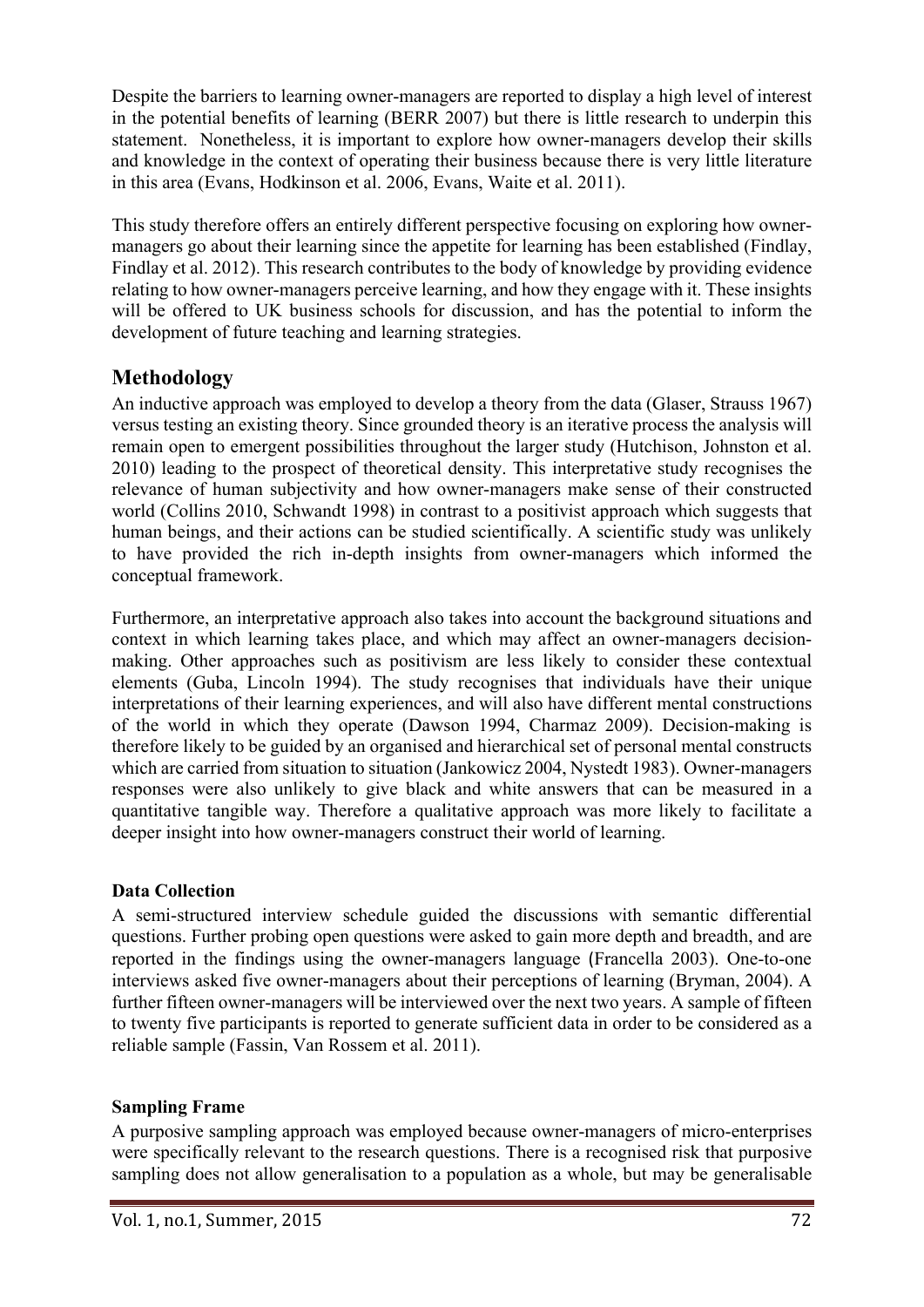within this specific group of people (Bryman 2004). The participants came from a range of private sector businesses, located in the county of Hampshire (UK), because there are a larger than average number of start-ups in the region (Barclays Bank plc 2004), it included men and women which were sourced using the social media site LinkedIn.

## **Results**

The demographics of the participants are presented below.

|                         | Gender | Age of business | <b>Type of Business</b>         |
|-------------------------|--------|-----------------|---------------------------------|
| Interview $1 - JH$      | Male   | 1 year          | Entrepreneur                    |
| Interview $2 - AP$      | Female | 11 years        | <b>Technical Communications</b> |
| <b>Interview 3 - KG</b> | Female | 6 years         | <b>Fitness School</b>           |
| <b>Interview 4 - TD</b> | Male   | 7 years         | <b>Marketing Agency</b>         |
| Interview $5 - HP$      | Male   | 6 years         | Home and Garden Services        |

*Table 1: Owner-managers demographics* 

## **Factors that affect an owner-managers business**

Key factors that emerged from the data included restrictions on time, cost, personal schedules and family life. Time emerged as important factor for all participants in that learning has to fit in with their working schedules, and family life. All owner-managers commented that 'there aren't enough hours in the week'. Four of the five owner-managers mentioned cost as an inhibiter to learning. Courses for example needed to be cost efficient, or free. The factors of time and cost reflect previous research in this area (Crouse, Doyle et al. 2011). Eighty percent of the participants mentioned that accredited, externally certified learning was important because their customers perceived the owner-managers as more credible.

The recession had positive impacts for three owner-managers because of the necessity to look for work in different industries which broadened their range of skills, and unlocked new markets and business opportunities. These new opportunities resulted in owner-managers needing to learn new skills in order to complete the work. Owner-managers also needed to learn how to solve their customer's problems and therefore influenced what they learnt. Two of the owner-managers mentioned that they look for a return on the investment in learning through new, or repeat business. Figure 2 summarises the factors that affect an owner-managers decision to learn.



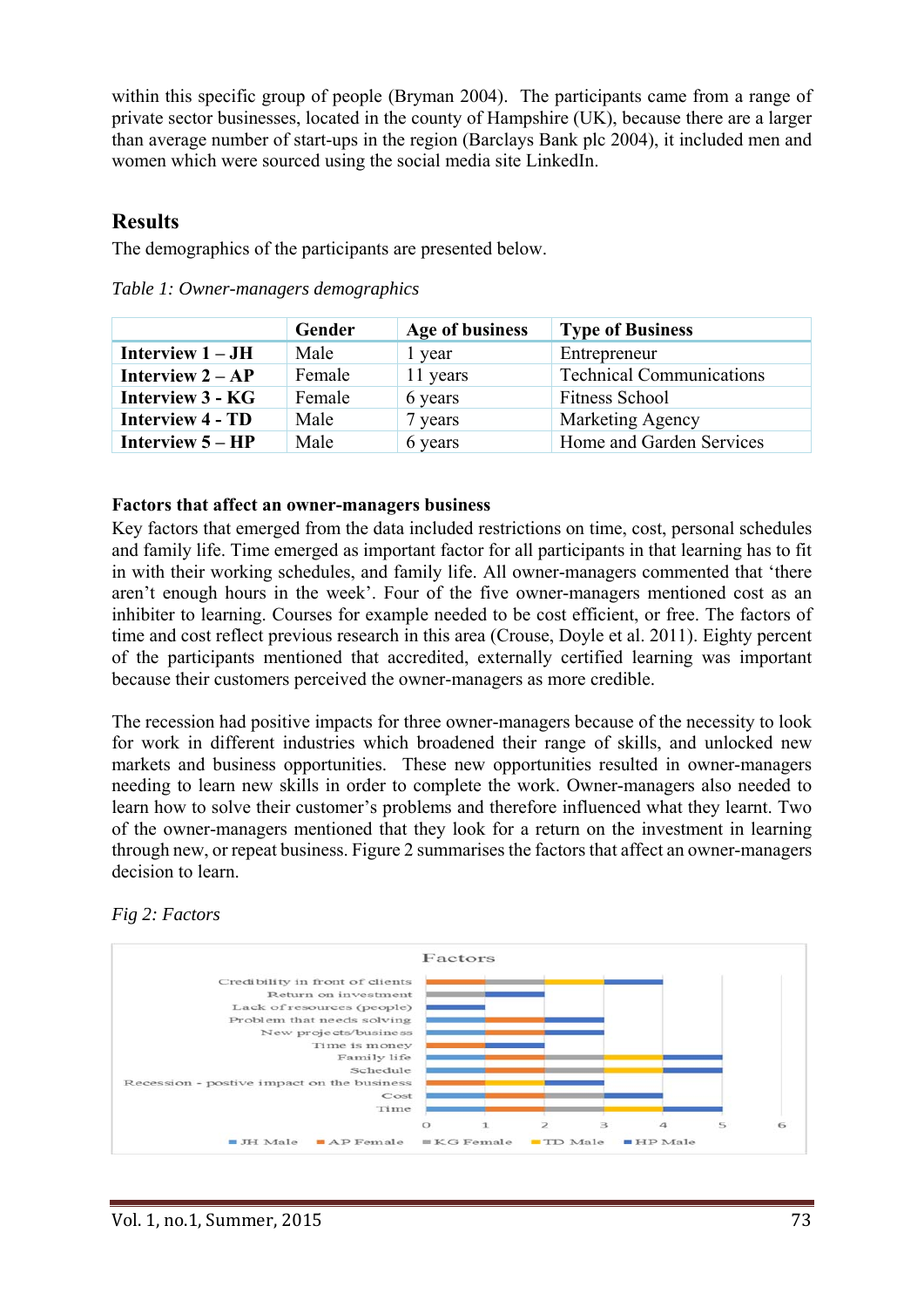### **Events that trigger a decision to learn**

All respondents identified that the key trigger to learn was the realisation of 'not knowing how to' do a specific task that was new to them. This led to owner-managers needing or wanting to learn something new outside of their existing skill-set. Owner-managers made reference to new business opportunities in new industries, and the opportunity to solve their client's business problems.

Another trigger is the concept of liking, or loving to learn, and that they enjoy teaching themselves new skills, along with taking advantage of unexpected learning opportunities without any intentionality, or planning. These responses reflect the concept of learning as often not specified, or planned, as Eraut (2000, 2011) points out but sometimes occurs naturally. This data aligns with previous work which suggests that owner-managers often display a high level of interest in the potential benefits of learning (BERR 2007), and seek to develop their skills and knowledge (Snape et al., 2005).

There is a recognition that to grow the business further qualifications will be required to enhance the types of jobs that can be quoted for. There is a perception by owner-managers that their clients are looking for credibility, and that professional qualifications are an indicator of credibility. Furthermore, requirements from professional bodies to engage in continual professional development also trigger a decision to learn. Figure 3 below summarises the data collection.



### *Fig 3: Events*

### **How learning occurs**

The internet is utilised by all owner-managers to search for and compare courses and is used as a learning tool. Owner-managers consider the timing of the courses - day-time, evening, distance learning, physical location, on-line, and whether lessons needed to be attended. Owner-managers teach themselves on the internet, usually for free, or at a low cost, and in the evenings when the business day has finished. This enables them to have influence over their learning and therefore reduces the barriers to learning (Chilvers 2008). On-line courses are an effective method of learning because they are often short mini courses, tutorials, webinars or discussion forums taking thirty minutes to an hour. The courses preferred usually offer qualifications, or accreditation which is important to eighty percent of owner-managers because they are perceived to create customer trust.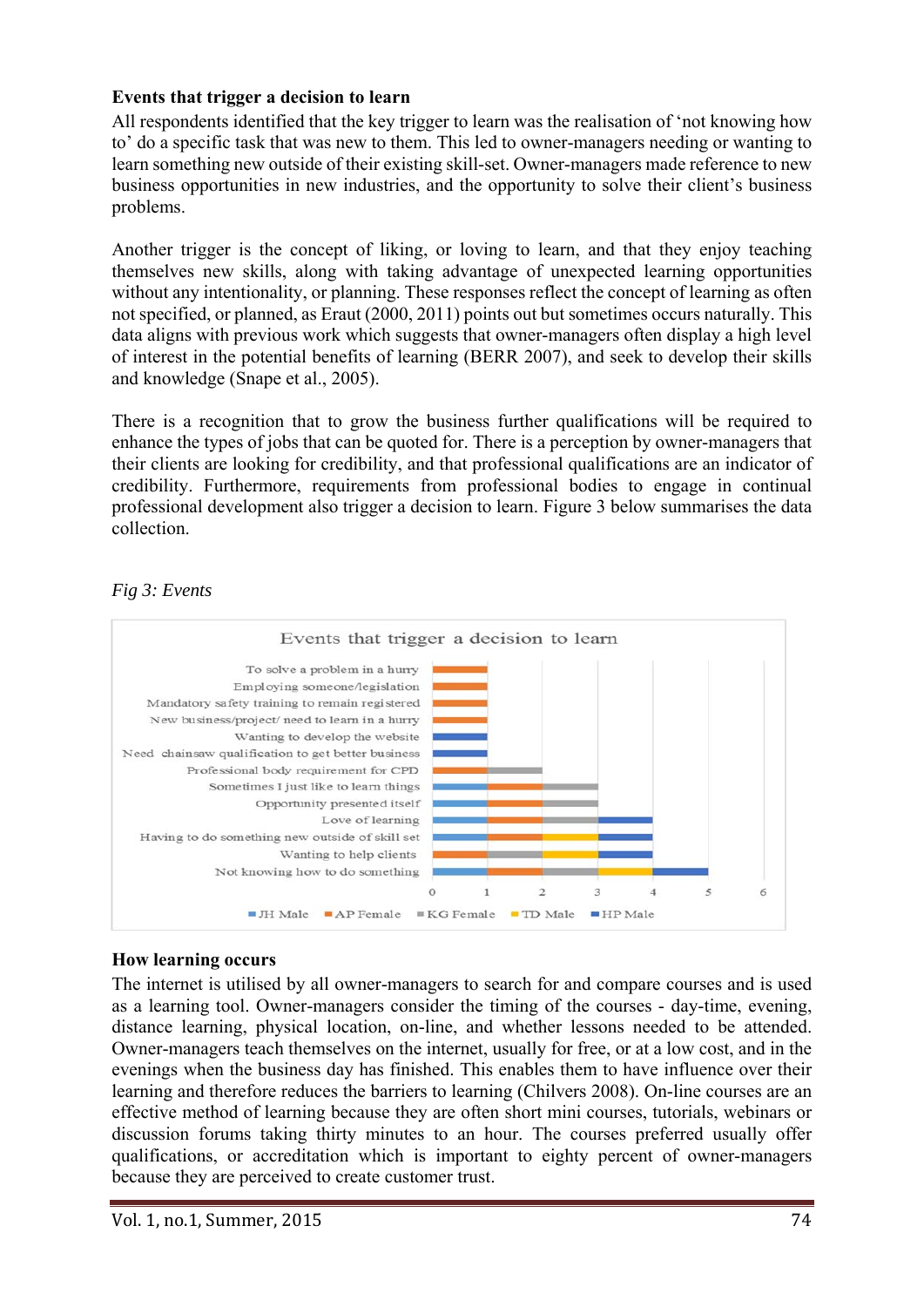Attending formal accredited courses at a location away from the business are also considered to be a useful method of learning because of the opportunity to ask questions and receive support, versus distance learning. These short courses need to be delivered in a day, or a few hours, and need to offer own-managers something specific to their business, versus generic content.

In addition there are also elements of learning through networking because a group member will often suggest other specialist groups to help resolve problems and suggest learning opportunities. Owner-managers generally expressed a positive attitude to learning, or a love of learning, and take a proactive approach to it.

The findings in Figure 4 below indicate that the internet is actively used as a learning tool by all owner-managers followed by short accredited courses to create trust with a customer, either on-line, or taught in a physical space.

*Fig 4: How owner-managers learn* 



# **Conceptual framework**

Figure 5 shows a proposed conceptual framework was constructed from the data collection and which representing owner-managers perspectives on learning. Universities and trainers delivering learning to owner-managers of micro-enterprises are likely to find this framework helpful when designing learning and teaching strategies.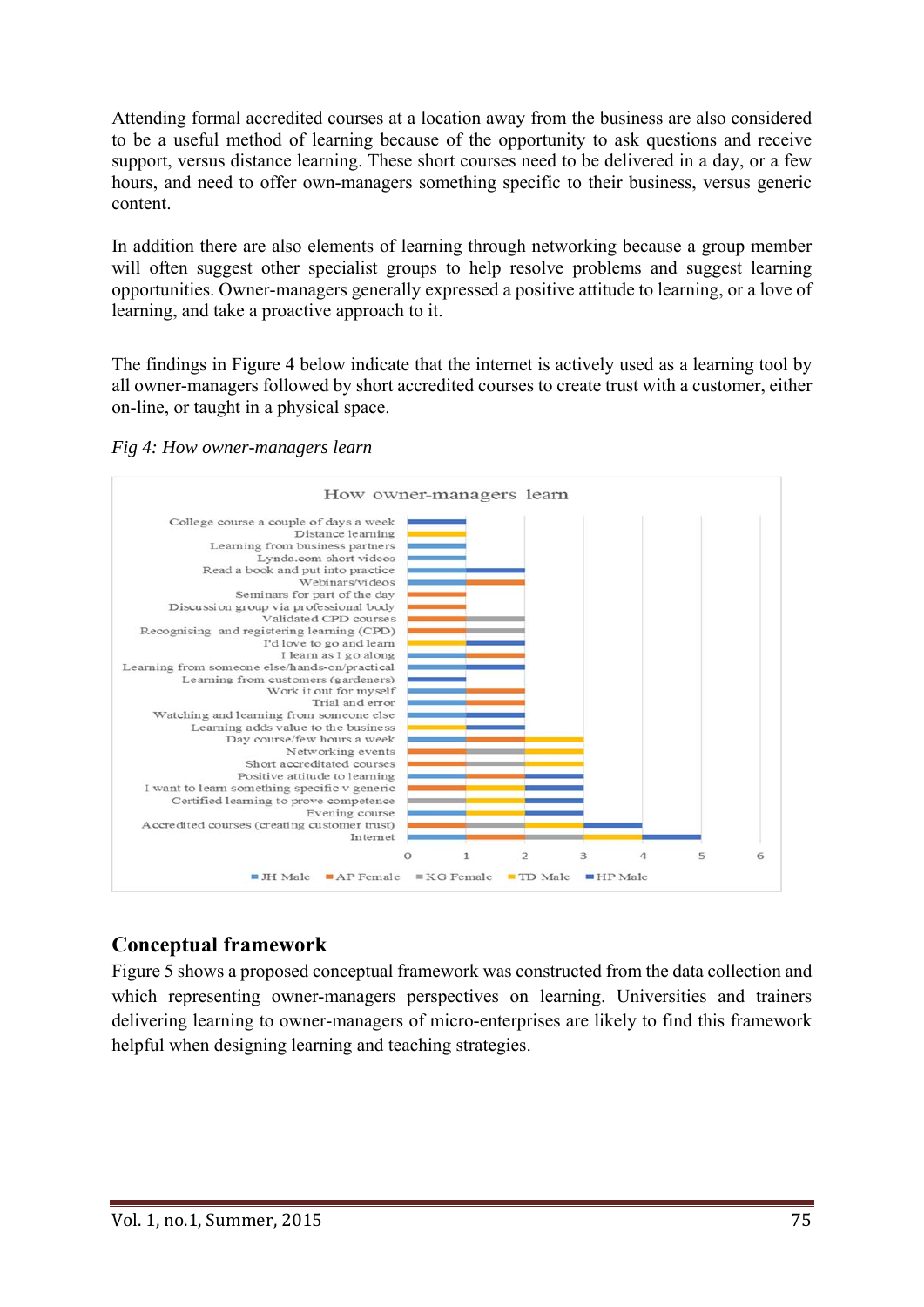*Fig 5: A conceptual learning framework for owner-managers of micro-enterprises* 



## **Conclusion**

The study provides new insights into the perceptions of owner-managers of micro-enterprises and the way in which they learn. Interpreting their responses suggests that learning is more likely to be aligned to the wider benefits of learning (Dearing 1997) and the examples given by owner-managers tend to reflect the concept of learning throughout their lifetime (Senge 1990) in addition to skill development for specific purposes.

There is no evidence that owner-managers are disengaged from learning – indeed quite the opposite has been reported. The barriers to learning discussed in the literature review appear to be lowered considerably because owner-managers have some influence and control over how they learn Chilvers, 2008). Owner-managers appear to display a high level of interest in the benefits of learning (BERR 2007) and confirms early work that there is an appetite for learning (Findlay, Findlay et. al. 2012). Overall, it is likely that there are specific factors and triggers that influence a learning event which was previously unknown.

However, the initial study is not a statistically reliable valid sample to base such conclusions on and it is expected that the continuing larger study will provide sufficient data to develop the conceptual learning framework. Further data is also likely to discover trends which could inform the learning and teaching strategies of UK universities and others who deliver learning to owner-managers.

The application of the research in the context of a different learning agenda includes the potential for: reducing the barriers to learning from an owner-managers perspective as outlined in the literature review; creating an inclusive approach to government and business school led GVP's if owner-managers are to engage with them; recognising the learning that takes place by owner-managers in the UK but goes unrecognised; owner managers collaborating with universities to create opportunities that reflect their preferences for learning because collaboration has the potential to reduce the barriers to learning. Perhaps, as Saunders et al (2011) point out it is time to move towards a different learning agenda that reflects ownermanagers preferences for learning.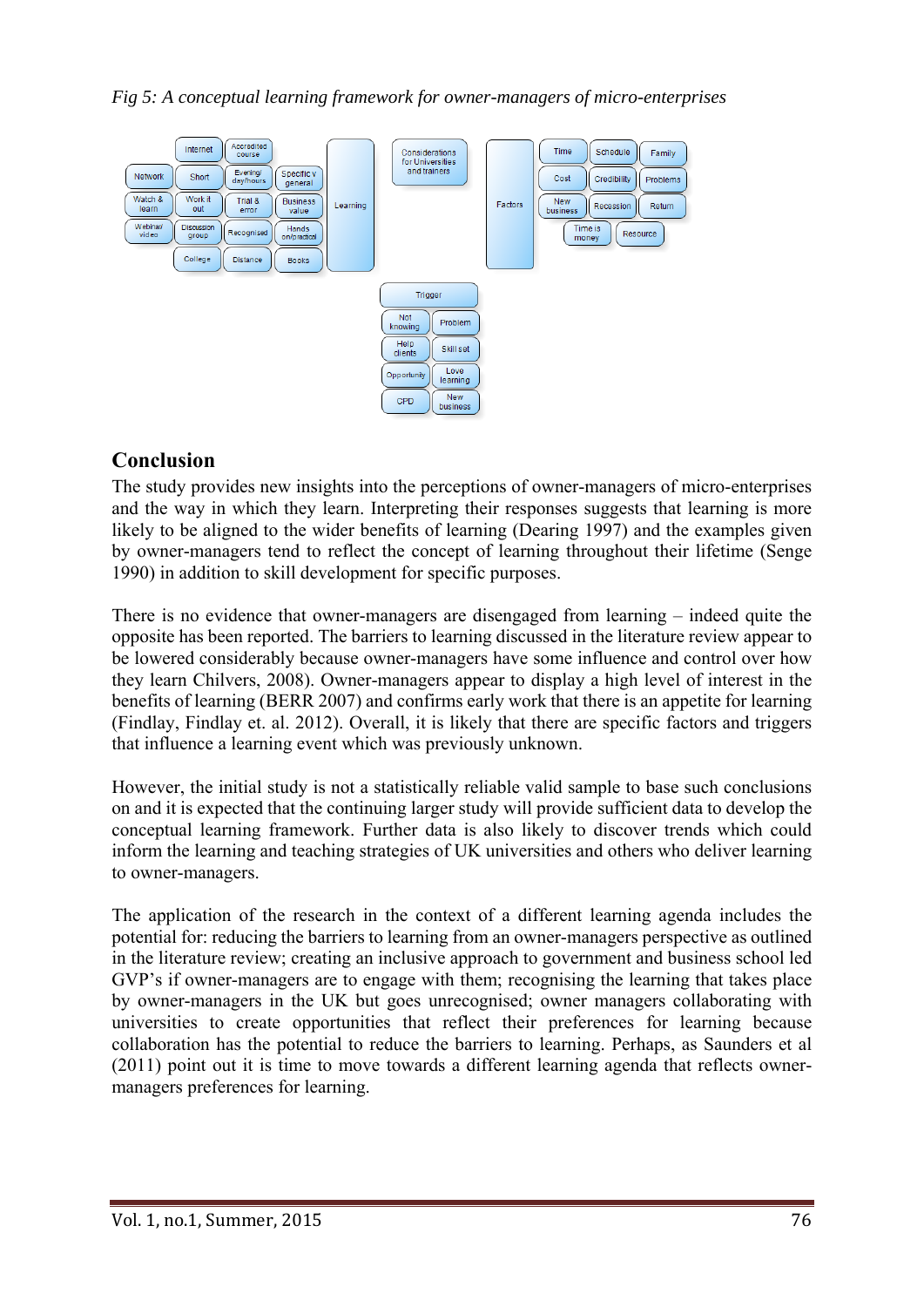# **Bibliography**

Ahlgren, L. and Engel, L.C. (2011). Lifelong learning through SMEs: exploring workplace learning in the UK. *Journal of Workplace Learning,* vol. 23, pp. 331-348.

Andringa, T.C., van den Bosch, Kirsten A and Vlaskamp, C. (2013). Learning Autonomy in Two or Three Steps: Linking Motivation, Authority, and Agency, with Open-ended Development. *Frontiers in Psychology,* 4, pp. 15-26.

Ashton, D. (2000). Redirecting the research agenda. In Reeve, F., Cartwright, M. and Edwards, R. (eds) *Supporting lifelong learning: organizing learning*, London, RoutledgeFalmer.

Barclays Bank plc (2004). *Barclays Small Business Survey 2004*, London, Barclays Bank plc. Available at http://www.docstoc.com/docs/41983389/Barclays-Small-Business-Survey (Accessed 13th April 2015).

BERR (2007). *Statistical Press Release* [Online], London, Department for Business Enterprise & Regulatory Reform, URN 07/92. Available at http://aalookup.bis.gov.uk/ed/sme/smestats2006-ukspr.pdf (Accessed 5th October 2014).

Botham, R. and Mason, C. (2007). *Good Practice in Enterprise Development in UK Higher Education* [Online], Birmingham, National Council for Graduate Entrepreneurship, 004/2007. Available at a state of the state at a state of the state at a state at a state at a state at a state at a state  $\alpha$ 

https://www.strath.ac.uk/media/departments/huntercentre/research/researchreports/NCGE\_fin al\_report.pdf (Accessed 5th October 2014).

Bringer, J.D., Johnston, L.H. and Brackenridge, C.H. (2006). Using computer assisted qualitative data analysis software to develop a grounded theory project', *Field Methods,* 18, pp. 245-266.

Bryman, A. (2004). *Social Research Methods*, Oxford, Oxford University Press.

Charmaz, K. (2009). *Shifting the grounds: constructivist grounded theory methods. In Morse JM, Stern PN, Corbin J et al (Eds) Developing Grounded Theory: The Second Generation*, Walnut Creek CA., Left Coast Press.

Chilvers, D. (2008). *Segmentation of Adults by Attitudes Towards Learning and Barriers to Learning* [Online], London, Department for Innovation Universities & Skills, DIUS Research Report 08 01. Available at http://www.dcsf.gov.uk/research/data/uploadfiles/DIUS-RR-08- 01.pdf (Accessed 4th October 2014).

CIPD (2010). The skills agenda in the UK. [Online]. Available at http://www.cipd.co.uk/subjects/lrnanddev/general/ukskillsagenda.htm (Accessed 4th October 2014).

Clarke, T. (2008). The business schools: 50 years on', *Education & Training,* 50, (1), pp. 52. Collins, H. (2010). *Creative Research.* Lausanne, Switzerland, AVA Publishing SA.

Creswell, J.W. and Plano Clark, V.L. (2007). *Designing and conducting mixed methods*.Thousand Oaks, CA, Sage Publications.

Crouse, P., Doyle, W. and Young, J.D. (2011). Workplace learning strategies, barriers, facilitators and outcomes: a qualitative study among human resource management practitioners. *Human Resource Development International,* 14, (1), pp. 39-55.

Dawson (1994). *Organisational Change: A Processual Approach*. London, Paul Chapman.

Dearing, R. (1997). *Higher Education in the Learning Society*. [Online], London, HMSO, Available at http://www.educationengland.org.uk/documents/dearing1997/dearing1997.html (Accessed 25th January 2015).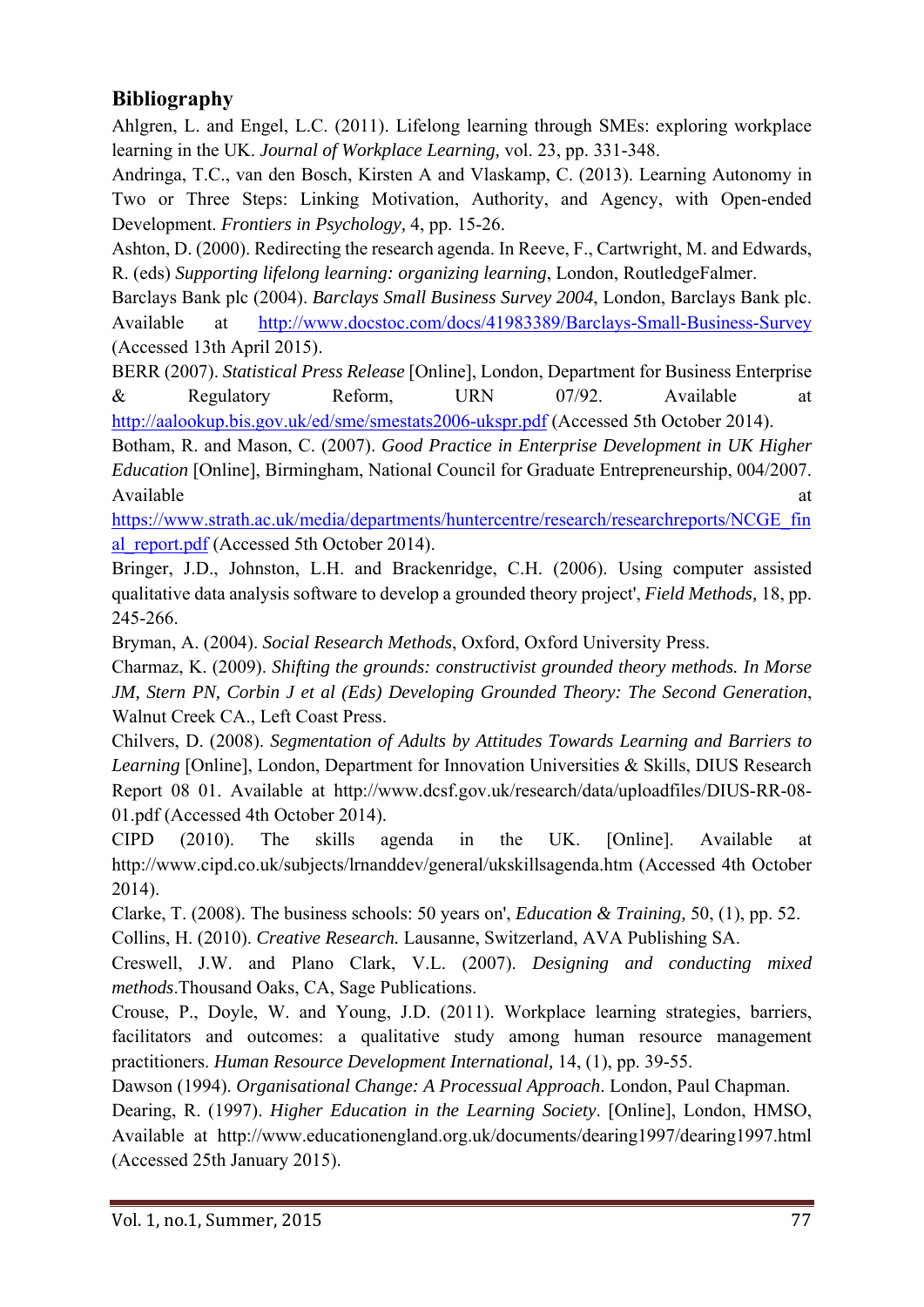Department for Business Innovation & Skills (2010). *Statistical Press Release.* [Online], Sheffield, BIS Enterprise Directorate Analytical Unit, Available at http://stats.bis.gov.uk/ed/sme/Stats\_Press\_Release\_2009.pdf; (Accessed 4th October 2014).

Eraut, M. (2011a). How Researching Learning at Work Can Lead to Tools for Enhanced Learning. In Malloch, M., Cairns, L., Evans, K. and O'Connor, B. (Eds) *The Sage Handbook of Workplace Learning*, London, Sage Publications Ltd.

Eraut, M., Alderton, J., Cole, G. and Senker, P. (2000). The impact of the manager on learning in the workplace. In Reeve, F., Cartwright, M. and Edwards, R. (eds) *Supporting lifelong learning: organizing learning*, London, RoutledgeFalmer.

Eraut, M. (2011b). Informal learning in the workplace: evidence on the real value of workbased learning (WBL). *Development and Learning in Organizations,* 25, (5), pp. 8-12.

European Commission (2005). *The new SME definition.* [Online], Luxenbourg, Enterprise and Industry Publications, ISBN 9289479094. Available at http://ec.europa.eu/enterprise/policies/sme/files/sme\_definition/sme\_user\_guide\_en.pdf (Accessed 8th August 2014).

Evans, K., Hodkinson, P., Rainbird, H. and Unwin, L. (2006). *Improving Workplace Learning*, Oxon, Routledge.

Evans, K., Waite, E. and Kersh, N. (2011). Towards a Social Ecology of Adult Learning in and through the Workplace. In Malloch, M., Cairns, L., Evans, K. and O'Connor, B. (Eds) *The Sage Handbook of Workplace Learning*, London, Sage Publications Ltd.

Fassin, Y., Van Rossem, A. and Buelens, M. (2011). Small-Business Owner-Managers' Perceptions of Business Ethics and CSR-Related Concepts. *Journal of Business Ethics,* 98, (3), pp. 425-453.

Findlay, J., Findlay, P. and Warhurst, C. (2012). What every worker wants? Evidence about employee demand for learning'. *British Educational Research Journal,* 38, pp. 515-532.

Francella, F. (2003). *International Handbook of Personal Construct Psychology*, Chichester, John Wiley & Sons.

Fuller, A., Paton, K., Foskett, R. and Maringe, F. (2008). Barriers' to participation in higher education? Depends on who you ask and 'how'', *Widening Participation and Lifelong Learning,*  10, (2), pp. 6-17.

Glaser, B.G. and Strauss, A.L. (1967). *Discovery of Grounded Theory: Strategies for Qualitative Research*. New Brunswick NJ, AldineTransaction.

Guba, E.G. and Lincoln, Y.S. (1994). Competing paradigms in qualitative research. In N.K. Denzin and Y.S. Lincoln (Editors) *Handbook of Qualitative Research*, CA, Newbury Park.

Holborow, M. (2012). Neoliberalism, Human Capital and the Skills Agenda in Higher Education -The Irish Case. *Journal for Critical Education Policy Studies,* 10, (1), pp. 93-111.

Hutchison, A.J., Johnston, L.H. and Breckon, J.D. (2010). Using QSR-NVivo to facilitate the development of a grounded theory project: an account of a worked example. *International Journal of Social Research Methodology,* 13, 94), pp. 283-302.

Jankowicz, D. (2004). *The easy guide to repertory grids*. Chichester, John Wiley & Sons Ltd. Kelle, U. (1995). *Computer aided qualitative data analysis.* London, Sage.

Lange, T., Ottens, M. and Taylor, A. (2000). SMEs and barriers to skills development: a Scottish perspective. *Journal of European Industrial Training,* 24, (1), pp. 5.

Leitch, S. (2006). *Prosperity for all in the global economy: world class skills: final report.* [Online], London, The Stationery Office, Available at http://www.official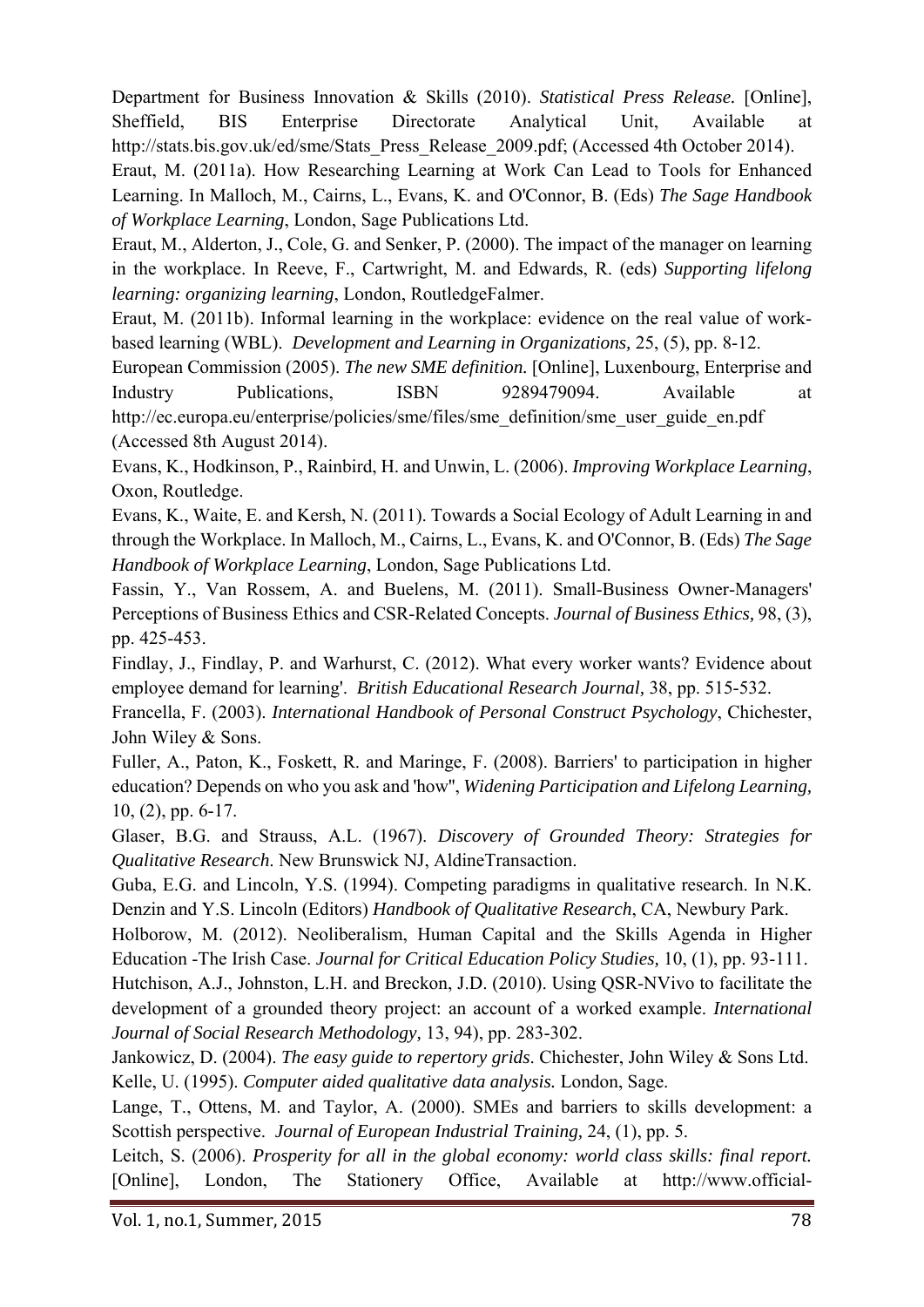documents.gov.uk/document/other/0118404792/0118404792.pdf; (Accessed 13th September 2014).

Lewis-Fitzgerald, C. (2005). *Barriers to Participating in Learning and in the Community.* [Online]. at a contract a contract a contract a contract a contract a contract a contract a contract a contract a contract a contract a contract a contract a contract a contract a contract a contract a contract a contract

https://ala.asn.au/conf/2005/downloads/papers/workshops/Cheryl%20Lewis-

%20Barriers%20to%20learning.pdf (Accessed 19th September 2014).

Merriam, S. and Caffarella, R. (1999). *Learning in Adulthood*. San Francisco, Jossey Bass.

Neshamba, D.F. (2004). *Business Support Services for Small Firms: Have the providers got it right?* [Online], Nottingham, Nottingham Trent University's Business School. Available at sbaer.uca.edu/research/icsb/2004/paper85.pdf (Accessed 5th October 2014).

Nystedt, L. (1983). *The situation: a constructivist approach.* In Adams-Webber, J. and Mancuso, J.C. (Eds), *Applications of Personal Construct Theory*, Toronto, Academic Press.

Richards, L. (2002). Qualitative computing - A methods revolution? *International Journal of Social Research Methodology,* 5, pp. 263-276.

Rogers, A. (2003). *What is the difference? A new critique of adult learning and teaching*. Leicester, NIACE.

Saunders, A. (2011). Revisiting the Skills Agenda: A Complicated Geography. *Journal of Geography in Higher Education,* 35, (4), pp. 465-477.

Schön, D.A. (1973). *Beyond the Stable State*, Harmondsworth, Penguin.

Schwandt, T.A. (1998). Constructivist, interpretivist approaches to human inquiry. In *The Landscape of Qualitative Research:* Theories and Issues, ed. Norman K. Denzin, Yvonna S. Lincoln, Thousand Oaks, Sage Publications.

Senge, P.M. (1990). *The Fifth Discipline. The art and practice of the learning organization*. London, Random House.

Snape, D., Tanner, E., Sinclair, R., Michaelson, J. and Finch, S. (2005). *National Adult Learning Survey (NALS) 2005.* [Online], Nottingham, Department for Education & Skills, Research Report 815. Available at https://www.gov.uk/government/uploads/system/uploads/attachment\_data/file/193555/bis-13-p74-small-business-survey-2012-sme-employers.pdf (Accessed 4th October 2014).

The Association of Business Schools (2015). *'Twenty schools receive Small Business Charter Award.* [Online]. Available at http://www.associationofbusinessschools.org/content/twentyschools-receive-small-business-charter-award (Accessed 25th January 2015 2015). (Accessed 25th January 2015).

The Chartered Institute of Marketing (2009). *Shape the agenda. Access all areas?* [Online]. Available at http://www.cim.co.uk/files/accessallareas.pdf (Accessed 13th April 2015).

The Institute of Scientific and Technical Communications (2015). *CPD Information for Members.* [Online]. Available at http://www.istc.org.uk/professional-development-andrecognition/cpd-information-for-members (Accessed 21st March 2015).

The Small Business Charter, (2014). *Why did the Small Business Charter come into being?'*[Online]. Available at http://smallbusinesscharter.org (Accessed 5th October 2014).

The Small Business Charter. (2015). *Small Business Charter Growth Vouchers Programme*. [Online]. Available at http://www.aston.ac.uk/growthvouchers/full-details/eligibility. (Accessed 10th April 2015).

Usher, R., Bryant, I. and Johnston, R. (2000). *Self and experience in adult learning*. London, RoutledgeFarmer.